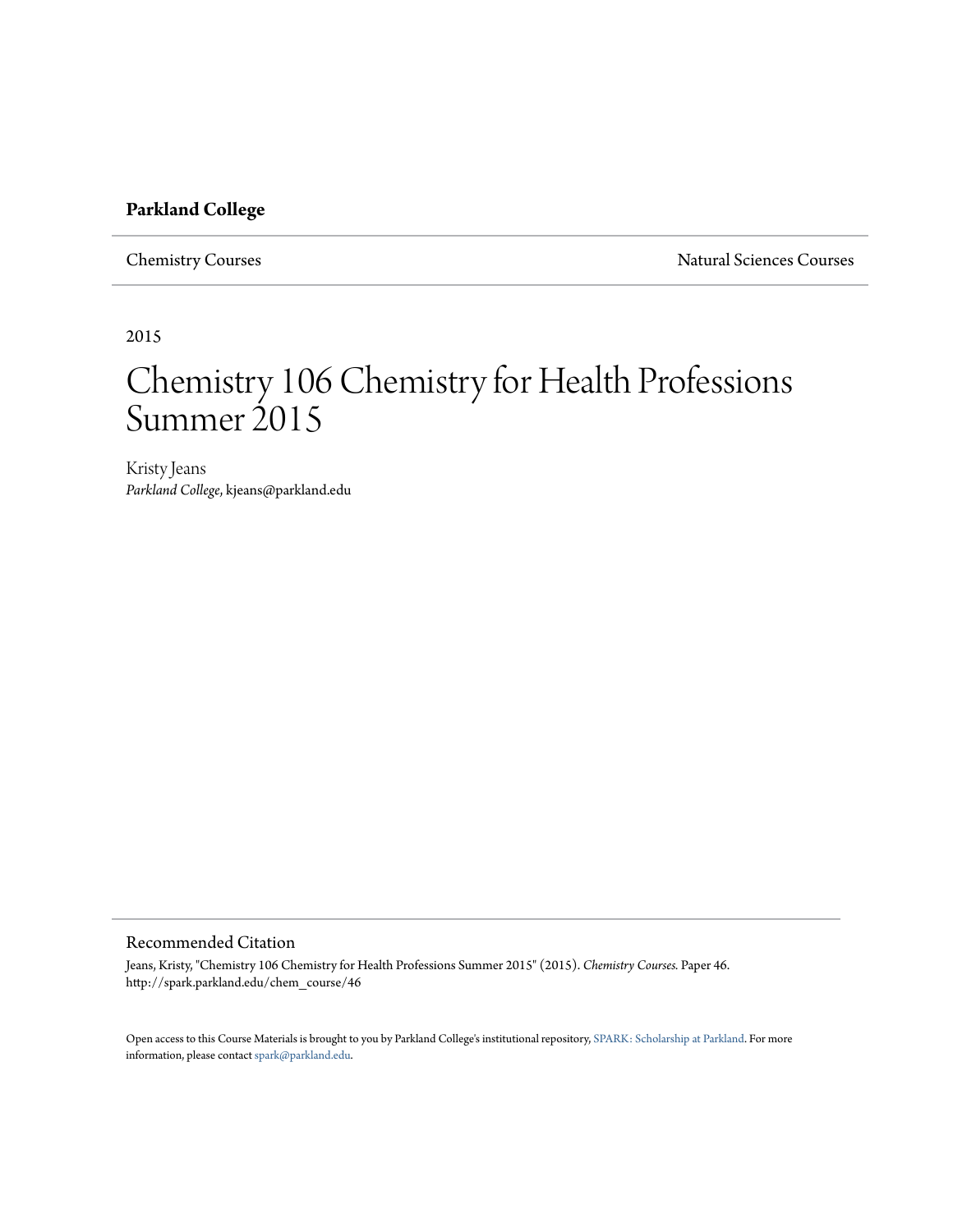| <b>Instructor:</b> Kristy Jeans                                                                      | Office: L262 | <b>Phone: 307-278-9828 (texting is ok)</b> |  |  |
|------------------------------------------------------------------------------------------------------|--------------|--------------------------------------------|--|--|
| <b>Email:</b> KJeans@parkland.edu (this is my preferred method)                                      |              |                                            |  |  |
| Student Office Hours: M 8-8:50 am, W 8-8:50 pm or if this does not work for you please contact me to |              |                                            |  |  |
| schedule an appointment for help at some other time.                                                 |              |                                            |  |  |

**Pre-requisite:** MAT 060: Pre- Algebra skills or equivalent.

# **Welcome to CHE 106 at Parkland College!**

CHE 106 is designed for those interested in the health professions. So the chemistry concepts, examples, activities, and problems will be linked to the health fields. This course will help to prepare you for continued studies in the biological, chemical, and health sciences as well as help you apply chemical concepts to make sense of the world around you. I will do my best to help you succeed, but success will require consistent, hard work on your part. (See Objectives on Cobra for details on topics.)

**How to Succeed in CHE 106?** Come to class, prepare for class ahead of time, read the text (Chemistry Links make great reading comprehension questions on quizzes), work with your group, do the homework, stay up with the material, and **ask questions**. If you have any questions or concerns, do not hesitate to contact me. The sooner we deal with any problems the easier it will be for you! Making mistakes on homework and learning from them before the quizzes and final is important. If you are struggling with content or special circumstances let me know ASAP.

# **Required Materials:**

1. Text: Chemistry: An Introduction to General, Organic, and Biological Chemistry, 12<sup>th</sup> edition by Karen Timberlake, Benjamin Cummings; MasteringChemistry & e-book access code included ( ISBN-13: 978-0-321- 93385-0). There is also an e-book only version available online if you would prefer. Whatever option you choose must include MasteringChemistry. **Course Code: JEANS47158**

2. **Lab Manual Procedures & Reports with Post Lab Activities & Classroom Supplement/Study Guide Packet:** This packet is available in the Parkland College Bookstore or can be printed off from Cobra (~446 pages).

3. **Laboratory Notebook:** A bound laboratory notebook with duplicate sheets is available in the PC Bookstore. This is where you will write your procedures, record your data, and perform your calculations for lab.

4. **Safety Goggles:** Students must purchase their own laboratory safety goggles. Goggles are available in the PC Bookstore. If you already have your own, they MUST offer complete protection of the side of your eyes. (Look for the markings "Z87" stamped on the goggles.) Lab safety glasses are NOT acceptable. This is part of your lab participation grade.

5. **Scientific Calculator:** Any simple scientific calculator is sufficient as long as it is capable of scientific notation. A graphing calculator is not necessary. You are responsible for understanding how to use your calculator. Bring your calculator to every class session, including quizzes and the final exam.

6. **Quarter** for the lab and testing center lockers. Coats, cell phones, and excess materials are not allowed in lab or testing center.

7. **Enclosed shoes & clothing that covers you from tips of toes to shoulders** for lab days. You are to be COVERED from tips of toes to shoulders. If you are not dressed appropriately you will not be allowed to participate. It is recommended that you pack a spare set of clothes (socks, shoes, pants, shirt, etc.) in your car so if there is a spill you have something to wear home or if you forget to dress appropriately for lab you have something you can throw on quickly.

# 8. **Misc. supplies** for EYW activities

Optional 9. Study guide & Selected Solutions Manual (ISBN-13: 978-0-321-93346-1). A copy is on reserve in the library.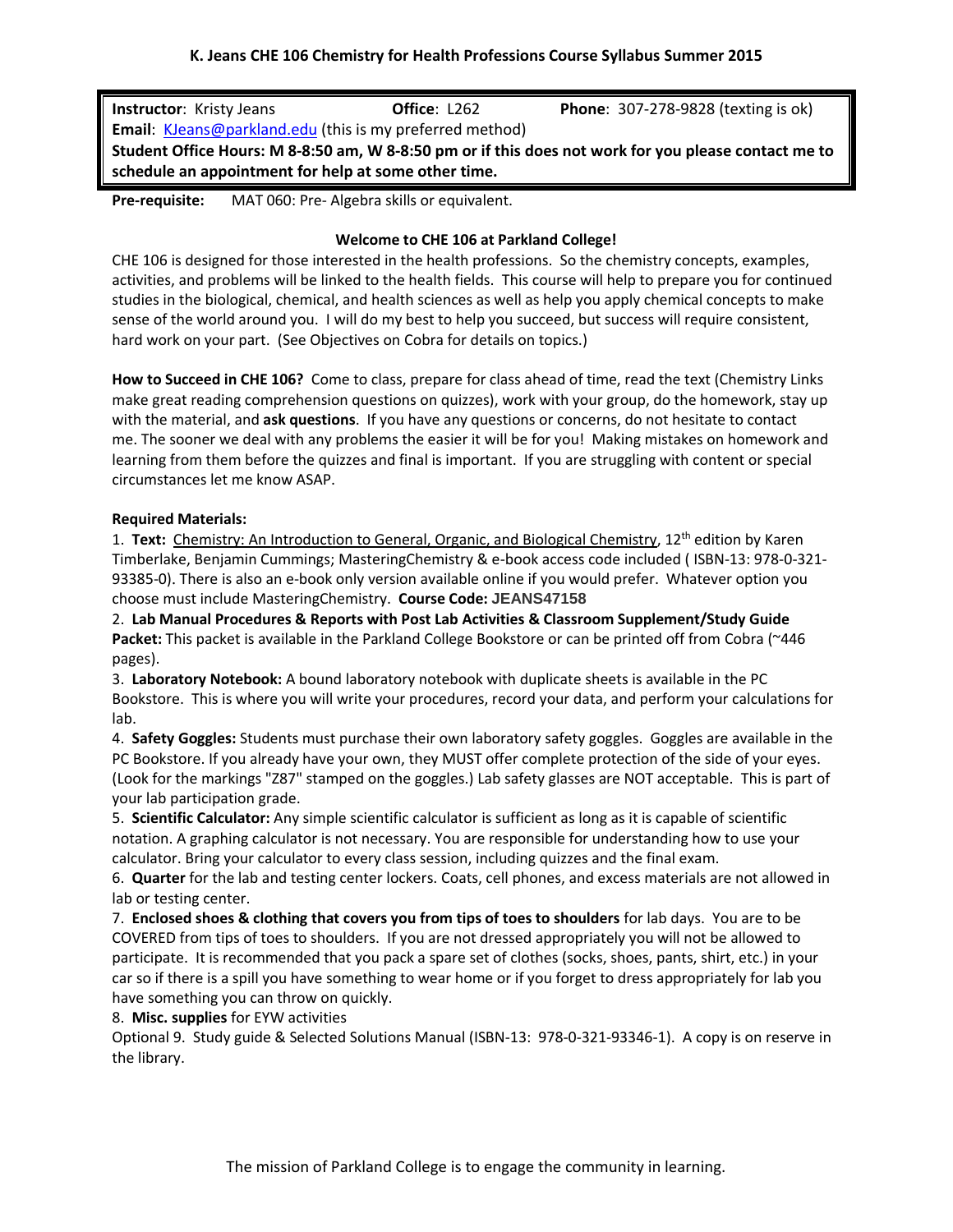**Time Expectation:** For every in class hour you can expect to put at least 3 times that into the course outside of class. 12 hours per week in class  $12*3 = 36$  hours outside of class This may vary from week to week, concept to concept, and student to student.

**Cobra:** Cobra is a great asset. It contains general information, quizzes, your grades, calendar, e-mails from your instructor, and much more. It is to your advantage to check Cobra at least daily. **Please e-mail me only through Cobra.** 

**STAR (Student Technical Assistance & Resources):** Parkland College offers assistance for technical questions and issues regarding Email, Cobra Learning System, My.Parkland and Wi-Fi access. STAR is now located in the Parkland Library or you may emai[l star@parkland.edu](mailto:star@parkland.edu) or call the STAR Hotline at 217-353-3333. Assistance available: Monday-Thursday, 9:00 am-6:00 pm and Friday 9:00 am- 12:00 pm.

# **In addition to gaining a better understanding of my world and chemistry…**

**I want an A** so I need to earn a minimum of 1800 pts (90%) and can't miss more than 2 labs. **I want a B** so I need to earn a minimum of 1600 pts (80%) and can't miss more than 2 labs. **I want a C** so I need to earn a minimum of 1400 pts (70%) and can't miss more than 2 labs. **I want a D** so I need to earn a minimum of 1200 pts (60%) and can't miss more than 2 labs.

If you earn less than 60% of 2000 pts (less than 1200 pts) or miss more than 2 labs, then you might consider talking with a counselor about withdrawing before July 30, 2015 because you will receive an F otherwise. Both W and F impact financial aid, but F impacts your grade point average too. If at any time you are considering withdrawing please contact me, counseling & advising, and financial aid first. (See Syllabus Addendum in Cobra)

#### **Methods of Evaluation: What opportunities do I have to show what I've learned?**

**Syllabus quiz**-This quiz checks to see your familiarity with the syllabus and introduces you to taking quizzes in the testing center. You will have an electronic copy of the syllabus available to you during the quiz, but you will want to be very familiar with it anyway.

**MasteringChemistry Graded**-A list of these textbook problems for each chapter is provided for you in Cobra. Feel free to do them on paper. For credit you will submit your answers through the MasteringChemistry website. You'll want to take note of the questions that have **\*Randomized Variables**. This means that the numbers may be different from the book or from your classmates so check the website BEFORE you do the problem.

These problems check to make sure you truly understand the calculations and concepts of the chapter. You are given multiple attempts on most problems, with only small deductions for unsuccessful attempts. More information on how each problem is graded is available at the MC website. As with any computer program there may be some glitches, in order to compensate for this I have included 2-3 additional problems for each chapter. Your score will be out of 12, but with the additional 2-3 problems you could score up to 14-15 points out of 12. I must manually enter your score into the Cobra grade book.

Once you have set up your MC account you will be able to access it from any computer with internet access. I recommend working through the MC problems as we cover the corresponding content in class (a few problems every day). You are not alone! If you get stuck on a problem after a few tries SEE ME! DO NOT select show answers. MC will give you the answer, but no credit.

In order to help you earn full credit on MasteringChemistry Graded we have provided you access to MasteringChemistry tutorials (MCT) - These problems truly walk you through the major types of problems or concepts one more time. It is a very good idea to walk through these BEFORE you do the MC Graded problems or if you hit a problem in MCG that keeps giving you a format error go to the MCT and see how they formatted a similar problem. MCT's are NOT for credit, but you can use them to really help you. In the past student that did the MCT tended to score 1 letter grade higher on the quizzes than when they didn't do these.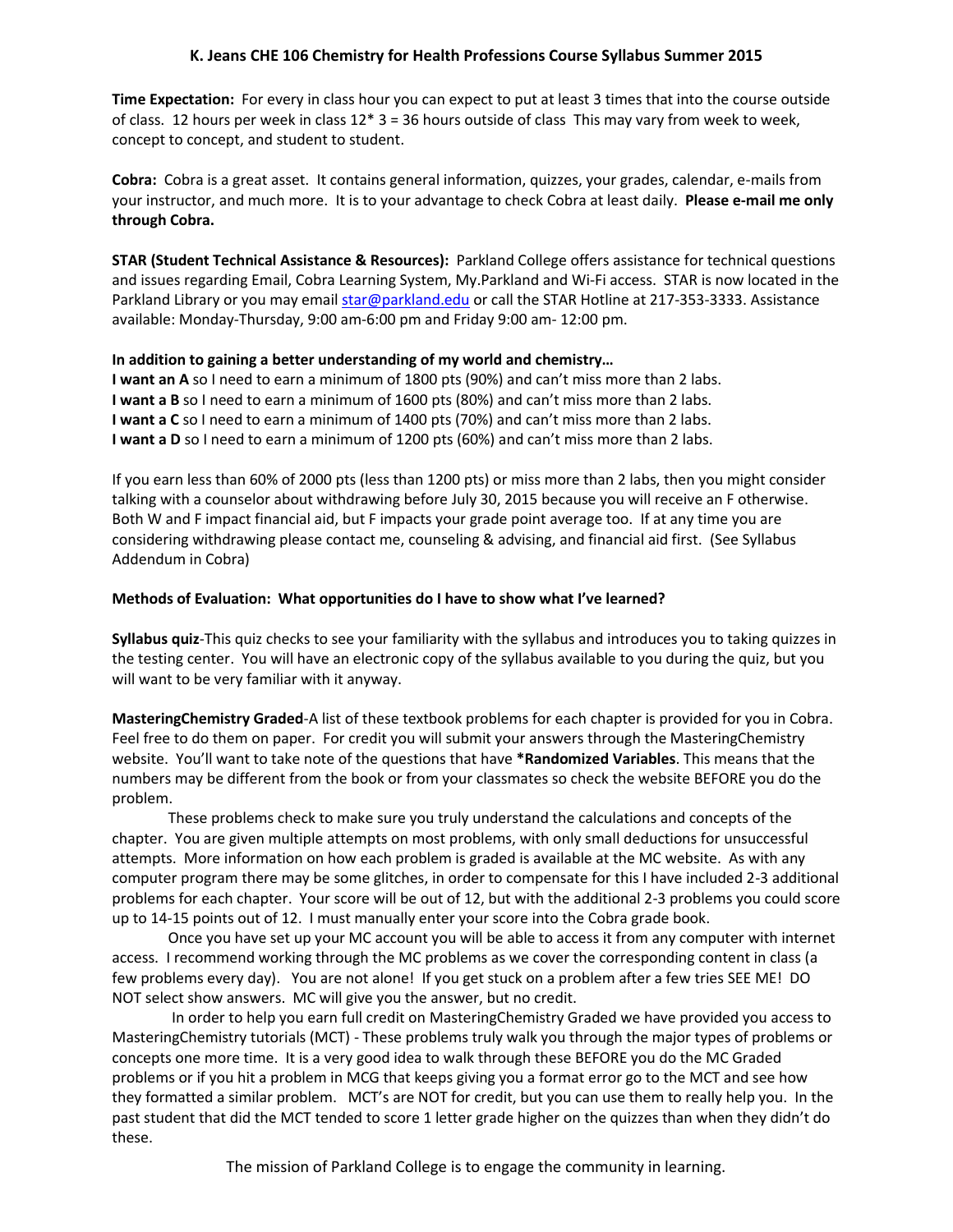**Mini Homework Activities (MiniHA)**-Not everyone learns in the same way so, in order to help you to find out what learning activities help you understand the material best we are providing you with lots of different activities. Each activity is worth 4 points. The MiniHA's are as follows:

**\*KJ Visit & CAS Visit**-Find your instructor's office & D120 Center for Academic Success (Get a signature-See CAS statement below) so your instructor knows that you know where to go for help.

**\*Classroom Supplement (CS)**-The classroom supplement is designed along the lines of POGIL (process oriented guided inquiry learning) where students work in groups to discover concepts instead of being told concepts. Students are active participants in the learning process. Classroom supplements will often be worked on in class. Come prepared to contribute to your group. If you are unable to attend class then work on the classroom supplement to keep up. Classroom supplements are graded on completion. You will most likely need to spend time outside of class completing your supplement.

**\*MasteringChemistry reading (MCR)-**These open-book reading quizzes are designed to help you get the most out of reading the textbook. According to MC these average ~9 questions at ~7 minutes. \***Review Mini Quizzes (RMQ)-**Concepts in CHE 106 build on each other. The material that is quizzed over in chapters 1 & 2 will be used in chapter 3, chapter 4, etc., through the cumulative final exam and even on into BIO 121 and beyond. In an effort to encourage you to review earlier content we are giving you the opportunity to take review mini quizzes. They will be composed of 8 questions that review prior content. For example Ch 3's RMQ will have 10 questions from Ch 1 & 2, while Ch 16 & 17's RMQ will have 8 randomly selected questions from every chapter before. The review mini quizzes will open and close on the same days as the regular quizzes. These are timed (10 minutes) and taken anywhere, but **NOT** in the testing center. **\*Post Lab Activities (PL)–**These are another approach to complement the classroom content. All are on paper, but some have the option of online or on paper. These are designed to give you more practice on concepts, calculations, or skills that will benefit you. They do reflect S. Drake's love of puzzles and games and yet give you lots of practice on the concepts or calculations.

**\*Explore Your World Activities (EYWs) -** Each chapter has at least 1 activity that encourages you to connect the classroom content to your life outside the classroom. The files are submitted through Cobra. Most of these activities are also in your textbook, but may have been modified for ease in grading-read the Cobra questions carefully! EYWs are like mini labs you do at home.

\***Miscellaneous-**Over the years some activities have been of great benefit to some students such as preparing flash cards of the 1<sup>st</sup> 36 elements (chapter 4) or of the polyatomic ions and covalent pre-fixes (chapter 6), case studies on osmosis (chapter 9) or other activities. Since not every chapter has the same miscellaneous activities you will want to look over the checklist/weekly news carefully.

# **Capstone Project:** See Cobra in the near future.

**Lab-participation**- You will be required to perform lab work and to write reports on your lab work. Participation in each lab is worth 5 points. To earn full points-dress appropriately (covered from tips of toes to shoulders & safety goggles), arrive on time, have your lab notebook prepared (see Cobra documents for each lab), read the lab, work with your group, clean up after yourself, and submit a report. If you do not dress appropriately or arrive after safety has started you will NOT participate that day. Failure to submit a lab report on time also counts as a missed lab. **If you fail to attend the Mandatory Safety Introduction Lab, you will not be allowed to participate in the remaining labs. Chemistry is a laboratory science. As such the lab aspect is very important. Students who miss more than 2 labs will receive an F for the course.** Even if you miss a lab you will still be responsible for the concepts that were covered in the lab. Since the lab supports the classroom concepts anything covered in lab can be quizzed over also.

**Lab Reports**- You will want to use extra lab time to work with your partner to complete the report and post lab activity. We know that the gathering of data is often enjoyable, but the majority of the concept learning occurs when you work with the data, write up your report so, **if you do not turn in at least some portion of the lab report you will receive a ZERO for participation in that lab = a missed lab. Chemistry is a laboratory science. As such the lab aspect is very important. Students who miss more than 2 labs will receive an F for the course.**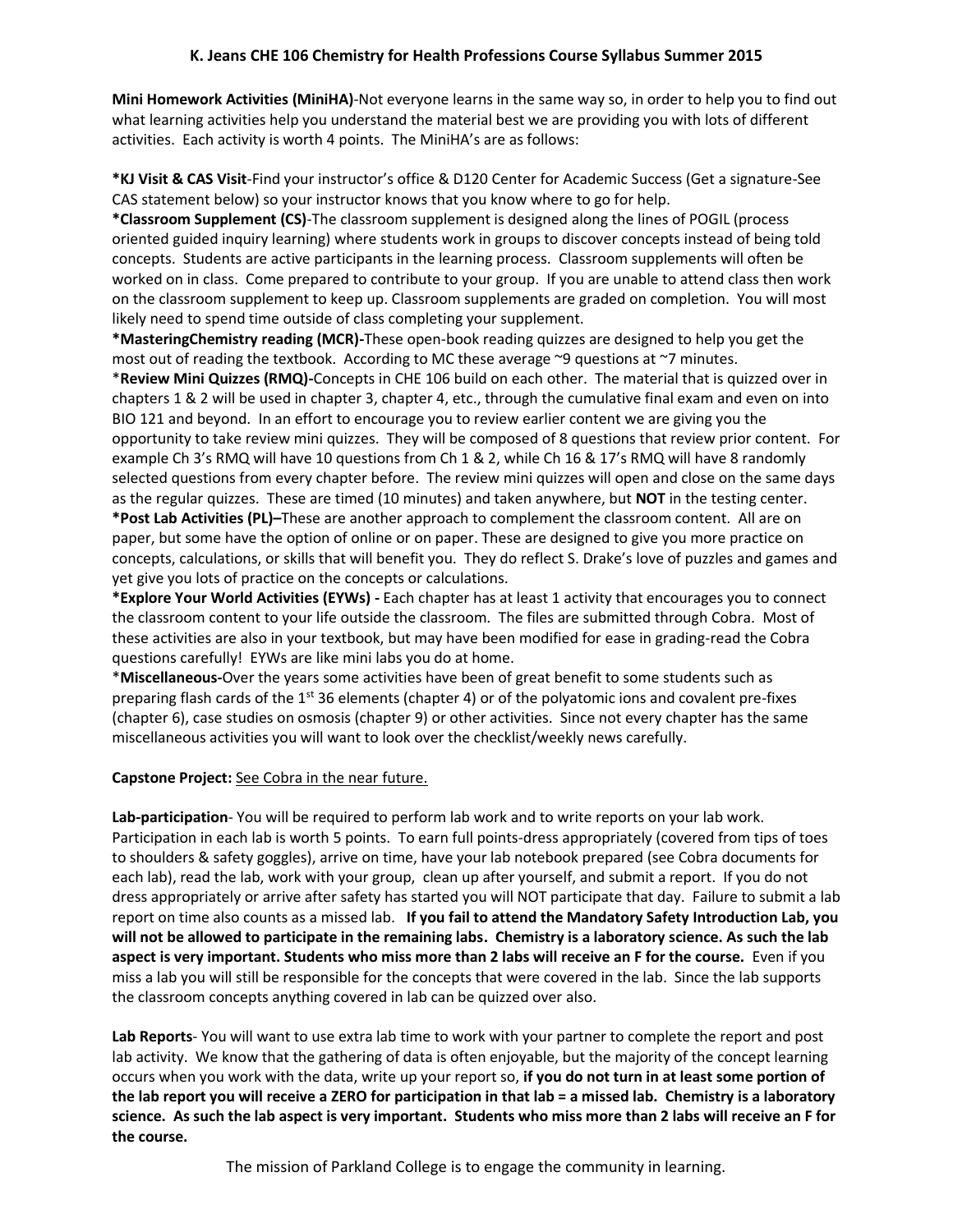**Pre-Quiz (PQ) -** An important step in knowing what you know (metacognition) is to test yourself. Once you have performed the activities that teach you the concepts and have practiced the concepts (activities mentioned above), then you need to test yourself to see if you really do know the material. I would recommend treating the PQ like a quiz. Sit in a quiet space, have your pencil, scratch paper, calculator, and periodic table ready, but not your book. Once you submit the PQ you should review it in order to determine your strengths and weaknesses with the content. The PQ will be VERY similar to what you will see on the regular quiz. Figure out why you missed what you missed. Also make note of how long it took you to take the PQ so you allow yourself plenty of time to take the regular quiz. If you score 80% or better on your first attempt at the PQ full credit will be reported in the grade book. If you score less than 80% on your first attempt, but visit your instructor **before** you take the quiz and discuss the problems you missed then you can get full credit (Bring your scratch paper.). You can repeat the PQ, but only the first attempt is scored. Do take the first attempt seriously. Your instructor will not discuss PQs that are done in less than 5 minutes or where the answer blanks are all question marks. Don't waste your time, your instructor's time, or your classmates' time. You MUST take the Pre-Quiz (**NOT in the testing center**) BEFORE the regular quiz or the regular quiz will not unlock in the testing center.

**Quiz**-Quizzes will be administered in the Natural Sciences Testing Center (L-161) on specified dates and will typically take 30-60 minutes (~25 questions), but there is no time limit on the quizzes other than the hours of the Testing Center. Since you will have 2 days to take a quiz, no makeup quizzes will be given. The tendency is to put off taking the quiz until the last day, but what if your car breaks down and you can't make it? 0. If you want the instructor to give you partial credit you must turn in your "scratch" paper to the testing center personal. The scratch paper must have your first & last name, date, course & section, and my name at the top. Every problem must be numbered and problems should be separated from each other with a distinct line-if I can't find or read it I can't grade it. Check out https//my. parkland.edu/stuservices/ testing /default.aspx to get information about the testing center rules and hours. If you experience a computer issue that the Testing Center staff cannot resolve, contact me immediately. NO cellphones are allowed in the testing center.

**Final Exam:** The final exam will include all the material that is covered in the semester. Every student is required to take the final exam at the scheduled time. If you are late to the final exam, you will receive a 15% reduction on your exam score. **No make-up-**you will receive a zero if you miss the final-which would negatively impact your course grade. NO cellphones are allowed during the final exam.

| <b>Opportunities:</b>                                                       | Scored:          | Points: | <b>Bonus:</b> | Total           |
|-----------------------------------------------------------------------------|------------------|---------|---------------|-----------------|
| Syllabus quiz                                                               | All of it scored | 13      | $\Omega$      | 13              |
| MiniHA: KJ Visit & CAS Visit, Classroom Supplement (CS),                    | top $43$         | 215     | $\sim q$      | $^{\sim}$ 224   |
| Mastering Chemistry reading (MCR), Review Mini Quizzes (RMQ),               |                  |         |               |                 |
| Post Lab Activities (PL), Explore Your World (EYW), Miscellaneous           |                  |         |               |                 |
| 5 points each                                                               |                  |         |               |                 |
| Mastering Chemistry Graded: 12 points + ~average 2.4 points                 | top 12 of 13     | 144     | $^{\sim}28.8$ | $^{\sim}$ 172.8 |
| extra credit to compensate for computer glitches each                       |                  |         |               |                 |
| Lab Participation: If you do not attend the introduction/safety lab         | All of it scored | 70      | $\Omega$      | 70              |
| you will be dropped at 10 <sup>th</sup> day roster. If you miss more than 2 |                  |         |               |                 |
| labs you fail. 5 points each                                                |                  |         |               |                 |
| Lab Reports: 30 points each                                                 | top 12 of 14     | 360     | 2             | 362             |
| <b>Pre-Quizzes:</b> 4 points each & unlock regular quiz                     | top 12 of 13     | 48      | 0             | 48              |
| <b>Quizzes:</b> 50 points each                                              | top 11 of 13     | 550     | 0             | 550             |
| <b>Capstone Project</b>                                                     | All of it scored | 200     | 6             | 206             |
| <b>Final Exam</b>                                                           | All of it scored | 400     | 0             | 400             |
| <b>Grand total</b>                                                          | Scored out of    | 2000    | $^{\sim}60.8$ | $^{\sim}2060.8$ |
|                                                                             | 2000             |         |               |                 |

#### **Points Summary:**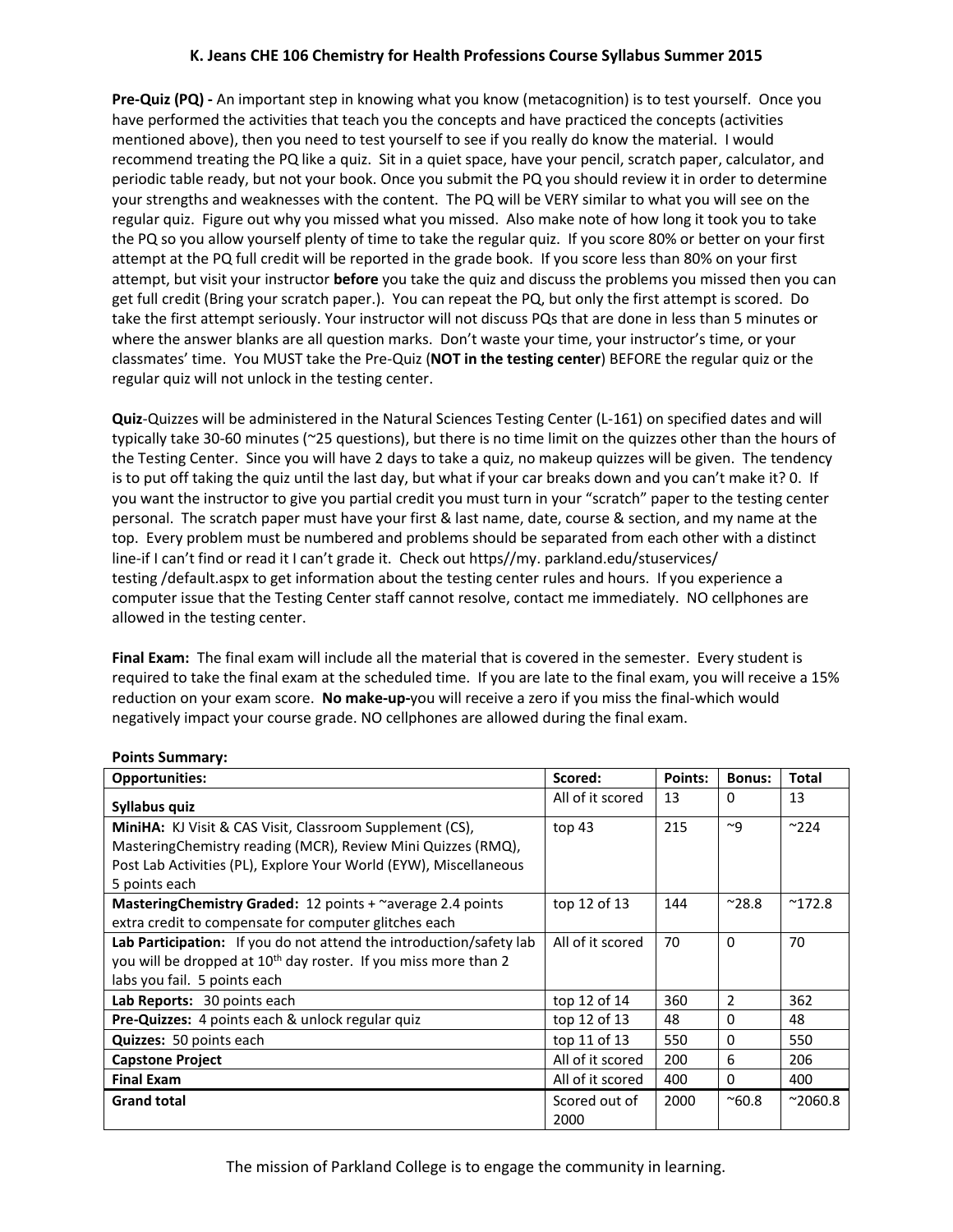**Academic Honesty:** You are expected to complete all your quizzes/exams alone without receiving or giving outside assistance-**Your brain does your quiz/exam**. Academic dishonesty (cheating) is grounds for failure of this course and academic discipline. Unethical conduct during testing or in preparation of assignments is unacceptable and may result in disciplinary action. There will be a number of times this semester when you will need to do some research. To avoid plagiarism remember to cite all work that is not your own. Refer to the Parkland College *Student Policies and Procedures Manual* or

<http://www2.parkland.edu/studentpolicy/honesty.html> for more information.

**Attendance:** According to the Parkland College Catalog "Regular and prompt attendance is expected at all classes. Regular attendance and consistent study habits are considered necessary for academic success in college. Faculty members have prerogative of lowering grades for excessive absence." . The activities we participate in during class will contribute to your understanding of the concepts and therefore your success in this course. *Inadequate attendance has been a leading cause of class failure.*

**Center for Academic Success:** CAS provides a wide range of academic support services to enable you to learn well, grow as a student, succeed in your classes, and excel at what you do: tutoring & learning assistance, for-credit chapters & tutorials, and advising & advocacy. Please contact CAS staff: Anita Taylor (Phone: 353- 2005) or Sue Schreiber (Phone: 351-2441), stop by D120, or email CAS at [CenterForAcademicSuccess@parkland.edu.](mailto:CenterForAcademicSuccess@parkland.edu)

**Disability Services:** If you believe you have a disability for which you may need an academic accommodation (e.g. an alternate testing environment, use of assistive technology or other classroom assistance), please contact: Cathy Robinson, Room X148, 217-353-2082, crobinson@parkland.edu

| Wk             | Monday                             | Tuesday                       | Wednesday                    | Thursday                        |
|----------------|------------------------------------|-------------------------------|------------------------------|---------------------------------|
|                | 6/15                               | 6/16                          | 6/17                         | 6/18                            |
|                | <b>Start Intro to Course &amp;</b> | Perform & submit              | Get to know the TC &         | Perform Lab 1                   |
|                | Ch 1 & 2 & additional              | <b>Mandatory Intro to Lab</b> | syllabus quiz opens          | PL Intro DUE 9 am               |
|                | reading on the Scientific          | Get help setting up your      | Ch 1 & 2 MCR DUE 9 am        | Get to know the TC &            |
| 1              | <b>Method</b>                      | <b>MC</b>                     | Visit KJ & CAS DUE at 9      | syllabus quiz closes at         |
|                |                                    |                               | am                           | $1:45$ pm                       |
|                |                                    |                               |                              | Introduction to MC DUE          |
|                |                                    |                               |                              | 11:55 pm                        |
|                |                                    |                               |                              |                                 |
|                | 6/22                               | 6/23                          | 6/24                         | 6/25                            |
|                | Start Ch <sub>3</sub>              | <b>Perform Lab 2</b>          | Start Ch 4                   | Perform Lab 3                   |
|                | Quiz Ch 1&2 opens                  | Ch 1 & 2 EYWs, Lab 1 &        | Quiz Ch 3 opens              | Ch 3 EYWs, Lab 2 & PL2          |
|                | Ch 3 MCR DUE 9 am                  | PL1 DUE 9 am                  | Ch 4 MCR DUE 9 am            | DUE 9 am                        |
| $\overline{2}$ | Ch1&2 CS DUE at 11:50              | Ch 1 & 2 PQ & Quiz close      | Ch 3 CS & 1-36 element       | Ch 3 PQ & Quiz close at         |
|                | am                                 | at 1:45 pm                    | flash cards DUE 11:50        | $1:45$ pm                       |
|                | Ch 1 & 2 MCG DUE at                |                               | am                           | RMQ closes 11:55 pm             |
|                | 11:55 pm                           |                               | Ch 3 MCG DUE 11:55 pm        |                                 |
|                | 6/29                               | 6/30                          | $7/1$                        | $7/2$                           |
|                | <b>Start CH 6 (Skip 6.6-6.8</b>    | Perform Lab 4                 | Start CH 7A: 7.3-7.5 &       | <b>College Closed- No Class</b> |
|                | for now)                           | Ch 4 EYWs, Lab 3 & PL3        | <b>7.8 &amp; EQUILIBRIUM</b> |                                 |
|                | Quiz Ch 4 opens                    | DUE 9 am                      | Ch 7A MCR DUE 9 am           |                                 |
| 3              | Ch 6 MCR DUE 9 am                  | Ch 4 PQ & Quiz close at       |                              |                                 |
|                | Ch 4 CS & Ion and prefix           | $1:45$ pm.                    |                              |                                 |
|                | flash cards DUE 11:50              | RMQ closes 11:55 pm           |                              |                                 |
|                | am                                 |                               |                              |                                 |
|                | Ch 4 MCG DUE 11:55 pm              |                               |                              |                                 |
|                |                                    |                               |                              |                                 |

**When is this all due?** Cobra calendar is official calendar. Pre-Quizzes MUST be submitted to access the real quiz.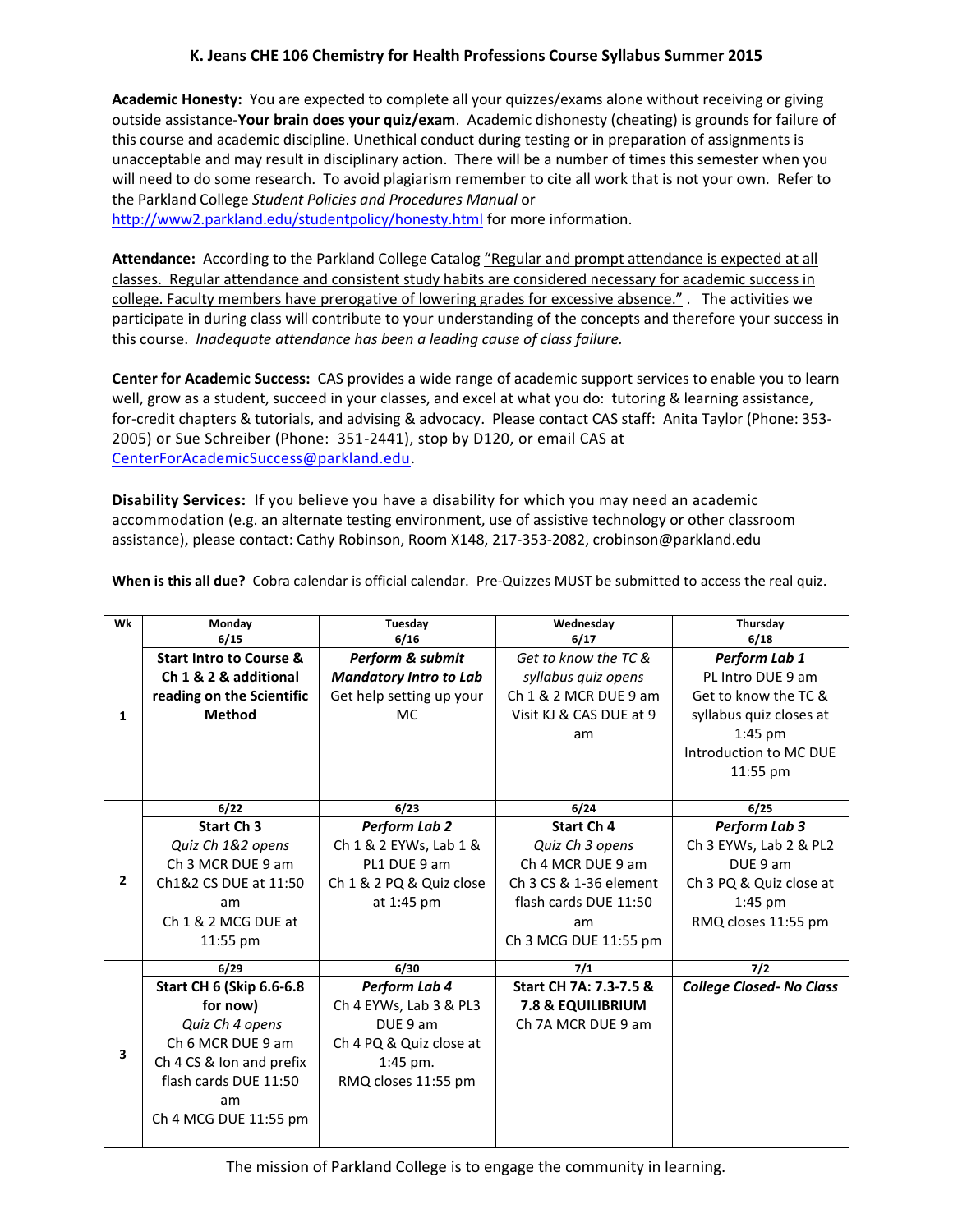|   | 7/6                           | 7/7                      | 7/8                            | 7/9                         |
|---|-------------------------------|--------------------------|--------------------------------|-----------------------------|
|   | Start CH 7B: 7.1-7.2 &        | Perform Lab 5            | Start CH 9: Section 6.6 -      | Perform lab 6               |
|   | $7.6 - 7.7$                   | Ch 6 EYWs, Lab 4 & PL4   | 6.8 & CH 9                     | Ch 7A EYWs, Lab 5 & PL5     |
|   | Quiz Ch 6 opens               | DUE 9 am                 | Quiz Ch 7A opens               | DUE 9 am                    |
| 4 | Ch 7B MCR DUE 9 am            | Ch 6 PQ & Quiz close at  | Ch 9 MCR DUE 9 am              | Ch 7A PQ & Quiz close       |
|   | Ch 6 CS DUE 11:50 am          | 1:45 pm                  | Ch 7A CS DUE 11:50 am          | at 1:45 pm                  |
|   | Ch 6 MCG DUE 11:55 pm         | RMQ closes 11:55 pm      | Ch 7A MCG DUE 11:55            | RMQ closes 11:55 pm         |
|   |                               |                          |                                |                             |
|   |                               |                          | pm                             |                             |
|   | 7/13                          | 7/14                     | 7/15                           | 7/16                        |
|   | <b>Start CH 10</b>            | Perform Lab 7            | Start CH 11, 12, 14 & 6.8      | Perform Lab 8               |
|   | Quiz Ch 7B opens              | Ch 7B EYWs, Lab 6 & PL6  | Quiz Ch 9 opens                | Ch 9 EYWs, Lab 7 & PL7      |
|   | Ch 10 MCR DUE 9 am            | DUE 9 am                 | Ch 6 & 11 MCR & Ch 12          | DUE 9 am                    |
|   | Ch 7B CS DUE 11:50 am         | Ch 7B PQ & Quiz close at | & 14 MCR DUE 9 am              | Ch 9 PQ & Quiz close at     |
| 5 |                               |                          |                                |                             |
|   | Ch 7B MCG DUE 11:55           | 1:45 pm                  | Ch 9 CS & Acid/Base flash      | 1:45 pm                     |
|   |                               | RMQ closes 11:55 pm      | cards DUE 11:50 am             | RMQ closes 11:55 pm         |
|   |                               |                          | Osmosis case study & Ch        |                             |
|   |                               |                          | 9 MCG DUE 11:55 pm             |                             |
|   | 7/20                          | 7/21                     | 7/22                           | 7/23                        |
|   | <b>Start CH 13 &amp; 15</b>   | <b>Project Work Day</b>  | <b>Start CH 8</b>              | Perform Lab 9               |
|   | Quiz Ch 10 opens              | Ch 10 EYWs, Lab 8 & PL8  | Quiz Ch 11, 12 & 14            | EYWs Organic, & PL work     |
|   | Ch 13 & Ch 15 MCR DUE         | DUE 9 am                 |                                | day DUE 9 am                |
|   |                               |                          | opens<br>Ch 8 MCR DUE 9 am     |                             |
|   | 9 am                          | Ch 10 PQ & Quiz close at |                                | Ch 11, 12 & 14 PQ &         |
| 6 | Ch 10 CS DUE 11:50 am         | 1:45 pm                  | Ch 11, 12 & 14 CS &            | Quiz close at 1:45 pm       |
|   | Ch 10 MCG DUE 11:55           | RMQ closes 11:55 pm      | <b>Functional Groups flash</b> | RMQ closes 11:55 pm         |
|   | pm                            |                          | cards DUE 11:50 am             | <b>Capstone Project</b>     |
|   |                               |                          | Ch 11, 12 & 14 MCG DUE         | <b>Review Questions DUE</b> |
|   |                               |                          | 11:55 pm                       | 11:55 pm                    |
|   | 7/27                          | 7/28                     | 7/29                           | 7/30                        |
|   | <b>Start CH 5</b>             | Perform Lab 10           | <b>Start CH 16 &amp; 17</b>    | Perform Lab 11              |
|   | Quiz Ch 13& 15 opens          | EYWs Ch 13 & 15, Lab 9   | Ch 16 & Ch 17 MCR DUE          | Ch 8 EYWs, Lab 10 &         |
|   | Ch 5 MCR DUE 9 am             | & PL9 DUE 9 am           | 8 am                           | PL10 DUE 9 am               |
| 7 | Ch 13& 15 CS DUE 11:50        | Ch 13 & 15 PQ & Quiz     | Ch 5 MCR DUE 9 am              | Ch 8 PQ & Quiz close at     |
|   | am                            | close at 1:45 pm         | Ch 8 CS DUE 11:50 am           | 1:45 pm                     |
|   | Ch 13 & 15 MCG DUE            |                          | Ch 8 MCG DUE 11:55 pm          |                             |
|   |                               | RMQ closes 11:55 pm      |                                | RMQ closes 11:55 pm         |
|   | 11:55 pm                      |                          |                                |                             |
|   | 8/3                           | 8/4                      | 8/5                            | 8/6                         |
|   | Quiz Ch 5 opens               | Perform Lab 12           | <b>Review</b>                  | <b>Final Exam</b>           |
|   | Ch 5 CS DUE 11:50 am          | Quiz 16 & 17 opens       | EYWs Ch 16 & 17, Lab 12        | $9 - 11$                    |
|   | Ch 5 MCG DUE 11:55 pm         | Ch 5 EYWs, Lab 11 &      | & PL12 DUE 9 am                | $L-161$                     |
|   | <b>Capstone Project</b>       | PL11 DUE 9 am            | Ch 16 & 17 PQ & Quiz           |                             |
|   | <b>Thinking Questions DUE</b> | Ch 16 & 17 CS DUE 11:50  | close at 1:45 pm               |                             |
| 8 | 11:55 pm                      | am                       | RMQ closes 11:55 pm            |                             |
|   |                               | Ch 5 PQ & Quiz close at  |                                |                             |
|   |                               | 1:45 pm                  |                                |                             |
|   |                               | RMQ closes 11:55 pm      |                                |                             |
|   |                               | Ch 16 & 17 MCG DUE       |                                |                             |
|   |                               |                          |                                |                             |
|   |                               | 11:55 pm                 |                                |                             |
|   |                               |                          |                                |                             |